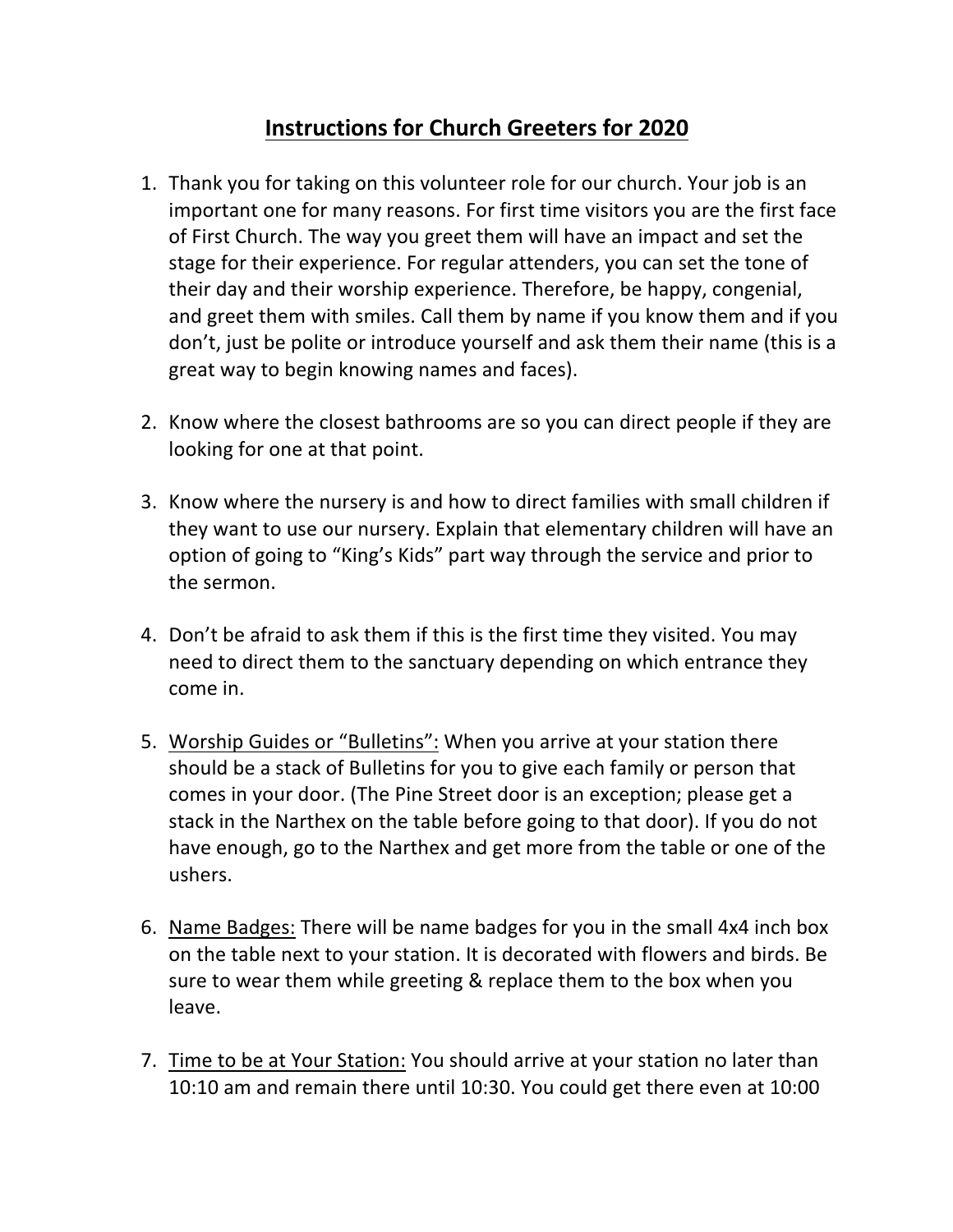am because some people will come early. Just make sure you arrive between 10:00-10:10.

- 8. What if I can't be there on my Assigned Sunday? Scheduling conflicts, emergencies, illnesses and out of town travels may conflict on the Sunday you are scheduled. If that happens and you can't be there, call another Greeter on your list to switch dates with them. It usually works best to call the person(s) assigned to your same entrance that are scheduled either the week before you or the week after you. If you don't know their phone number, go to the church's website, www.1stchurchjc.com, and click on the column that says "Communications/Information." Then click on the dropdown tab that says, "2018 Church Directory." If you haven't signed up yet do it now and you will get access to all the members and their contact information. *(If you still struggle with that, call me at (423-747-4671) and I will give you the number to the person you want.)*
- 9. Also, if you ever misplace the schedule I emailed you, you can go to the website and under the same "Communications/Information" tab you click on the tab labeled, "Volunteer Rosters." There in the list you will see "Greeters 2020." That is the current list.
- 10.If you want, you can get a reminder of your Greeter assignment the week prior to the Sunday you are scheduled. It comes via email. You need to contact Karl Kapoor, our website manager, and request an invitation to be put on the list for this notification service. You can contact Karl at: knkapoor@charter.net or leave him a message at 423-534-6595. Be sure to give him your email address.

## **Greeters' Job at the Welcome Center**

The Communications/Connections committee has responded to our ever-flowing number of visitors on Sunday mornings by setting up a greeter station in the parlor for them to go to after the worship service (pastors will make the announcement to  $1<sup>st</sup>$  time visitors). This is an attempt to keep visitors coming back, answering questions and expressing friendliness and Christ's love to those worshiping with us that are new.